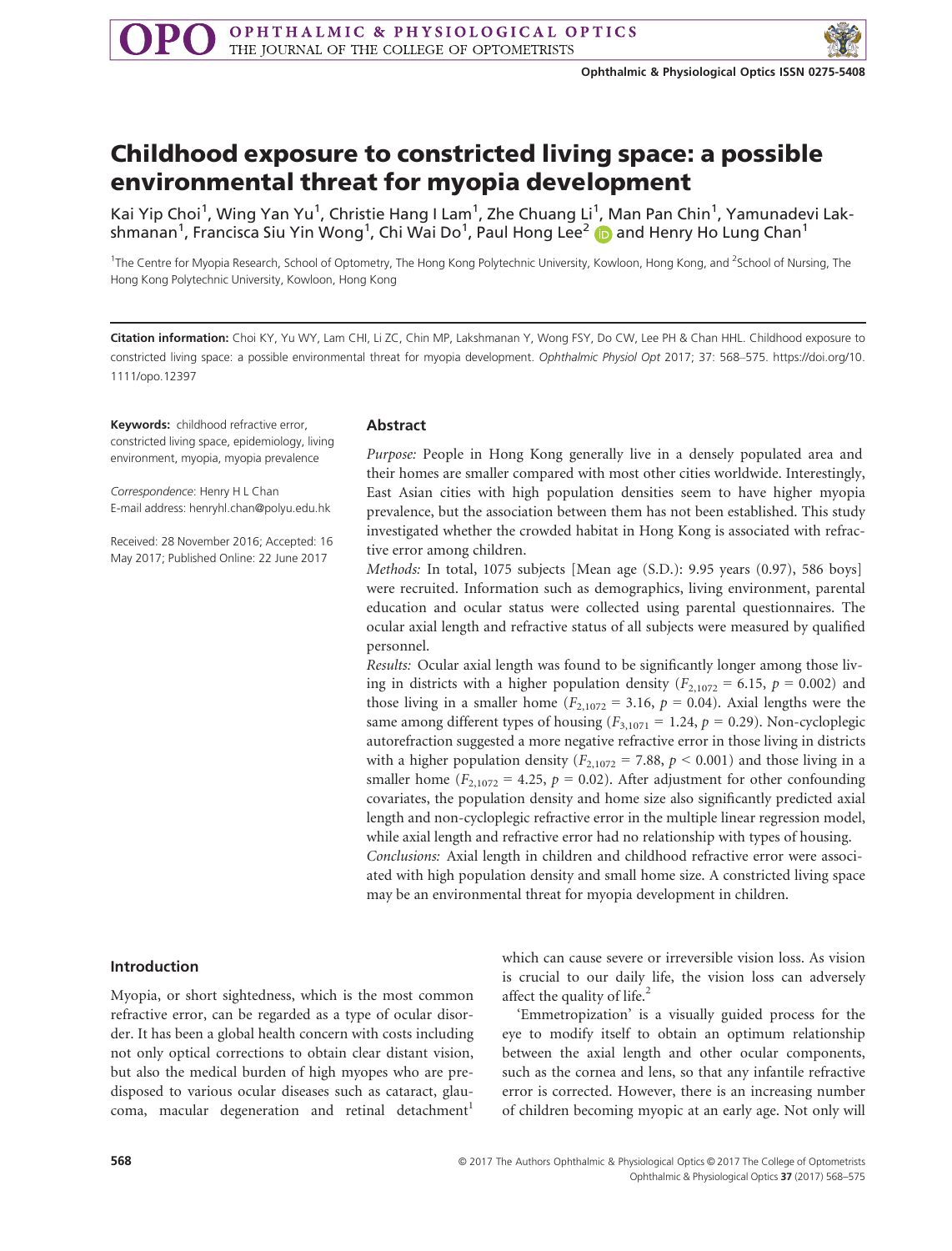this increase their risk of developing high myopia later in their lives, but epidemic childhood myopia is also speculated to cause a shortage of certain labour forces as good uncorrected eyesight is a pre-requisite for some occupations such as pilots and firefighters, and thus lead to an increasing social burden in the coming decades.

East Asian countries generally have an unexpectedly higher myopia prevalence compared with other parts of the world.<sup>3</sup> Among them, Hong Kong has long been a city with an extraordinary high prevalence of myopia.4,5 Studies have shown that myopia is more prevalent in Asians than in white European and African populations.<sup>6,7</sup> Apart from genetic differences, these findings were found to be associated with the culture and lifestyle of East Asians, who are usually lacking in outdoor activities and engaged in a nearwork-predominant education system.<sup>6,8</sup> In addition, the crowded living habitat among the East Asian cities may also be associated with this high prevalence of myopia.

Previous studies revealed that an urban environment is related to a higher prevalence of myopia in children compared with sub-urban and rural environments.<sup>9,10</sup> For example, the Sydney Myopia Study (SMS) suggested that the urbanicity of the living region was associated with childhood myopia, $11$  in which the children living in a place of denser population were reported to have a higher prevalence of myopia. Some other studies attributed the association to the lack of outdoor activities and the excess of near work $12-14$  for children living in an urban area. The Sydney Myopia Study also reported that flat-styled rather than house-styled living in an urban area had an association with myopia prevalence. A recent study also suggested that the taller the building that the children were living in, the higher the chance that myopia would be observed.<sup>15</sup>

In 2004, Fan et al. conducted a population-based study on myopia prevalence in Hong Kong, which included 7560 schoolchildren. $4$  From the results, 37% of the children were found to be myopic. They recruited one school from each of the 18 political districts in Hong Kong. However, among the 18 political districts, half of them had a population density lower than 10 000 persons per km<sup>2</sup>, while only a few of them had a population density higher than 30 000 persons per km<sup>2</sup>.<sup>16</sup> Their samples may have been skewed towards the less populated areas and thus they may have underestimated the actual myopia prevalence of Hong Kong according to  $SMS$ <sup>11</sup>

Hong Kong is one of the most densely populated cities in East Asia. The housing problem in Hong Kong has been intensely discussed, as the land supply is limited while the population is increasing.<sup>16</sup> In 2015, 45.7% of the Hong Kong population lived in public housing, $17$  and the internal floor area per person was only 13.1  $m^2$ . While there are still hundreds of thousands of people queuing for public housing, it was reported that around 171 000 people in Hong

Kong live in substandard sub-divided flats.<sup>18</sup> Some children even have to live in flats with a total area of around 9  $m<sup>2</sup>$ with their whole family.<sup>18</sup>

In East Asian cities, people are generally living in relatively small flats in highly populated areas and the prevalence of myopia is high. However, the association between refractive error and size of living space has not been established. In the current study, we studied whether this crowded living environment is associated with refractive error among children in primary (elementary) school.

## Methods

Local primary school children were recruited between June 2015 and February 2016. Cluster sampling was used for the selection of schools. The 18 political districts in Hong Kong were divided into three clusters according to their population densities<sup>16</sup>: high: more than 30 000 persons per  $km^2$ ; medium: 10 000 to 30 000 persons per  $km^2$ ; and low: less than 10 000 persons per km<sup>2</sup>. In each cluster, four schools were randomly selected (12 schools in total). Eight schools finally agreed to join the study (two schools from the low density cluster, three schools from the medium density cluster, and three schools from the high density cluster). All students who fulfilled the inclusion criteria were examined in a vision screening which was held in their school. Inclusion criteria were students aged from 7 to 12 years who were a Hong Kong Chinese resident. In total, 1235 students were invited to join the study, and 1173 students participated (95% response rate). Among them, 19 students exceeded the age limit and 15 mainland China residents were excluded from the study. Furthermore, we excluded 64 respondents from the analysis who had received different active myopia control interventions. As a result, 1075 [Age (S.D.): 9.95 (0.97) years, 54.5% boys] students were included in the current study for analysis. As all the subjects were local Chinese residents studying in government-supported schools with the same syllabus governed by the Education Bureau of The Hong Kong Government, we assumed that all subjects received a similar education which would not differ between groups. Informed consent and simple written assent were obtained from the parents and the students respectively. All procedures followed the tenet of Declaration of Helsinki and were approved by the Human Subjects Ethics Subcommittee of The Hong Kong Polytechnic University.

### Data collection

The demographic data, ocular and family history, parental education level, and information regarding living environment were obtained by a self-reported questionnaire, which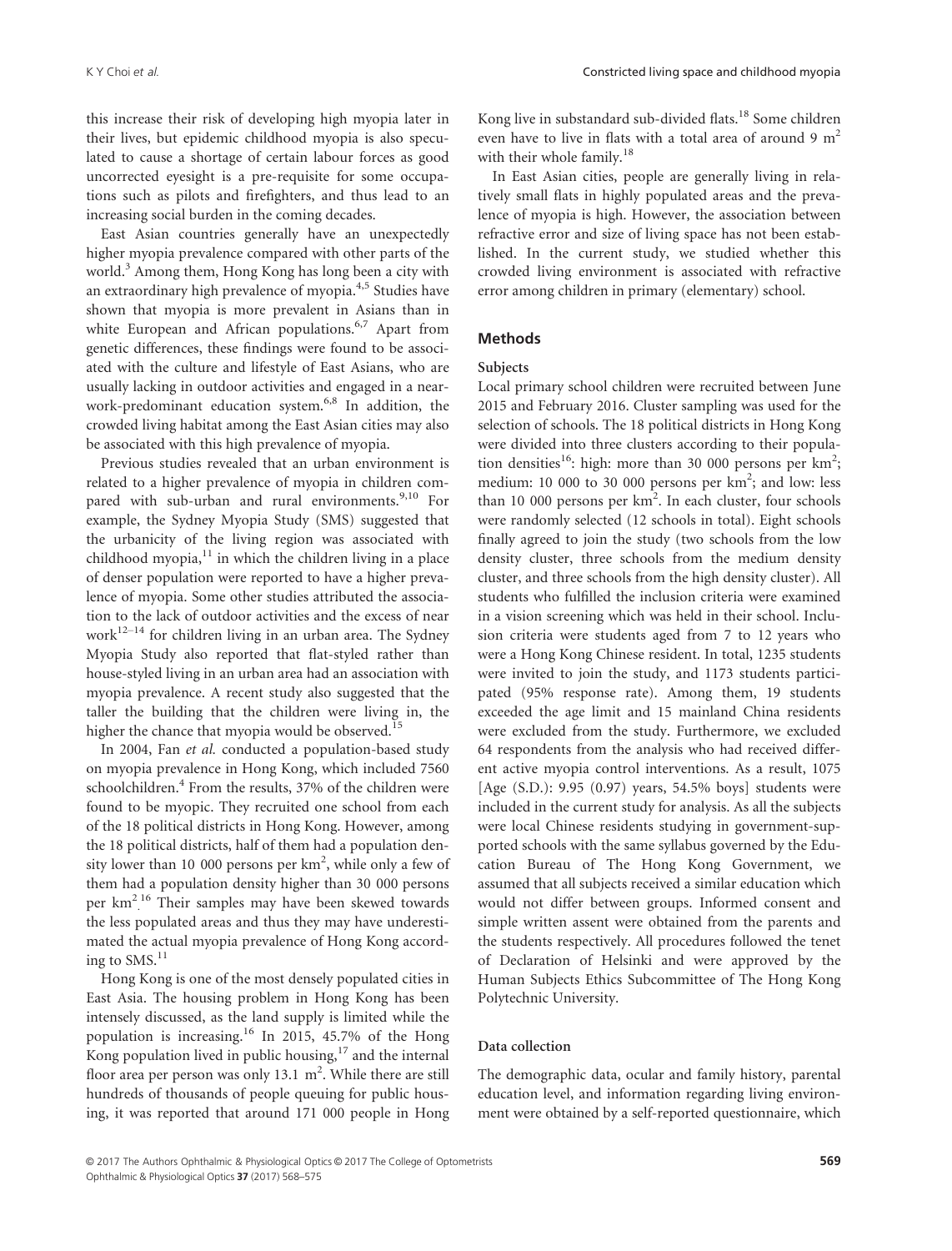was completed by the parents. For the living environment, information of the residential district, the home size and the physical type of housing were collected. Different home sizes were categorised as smaller than 27.87 m<sup>2</sup> (300 ft<sup>2</sup>), from 27.87 to 55.74  $m^2$  (from 300 to 600 ft<sup>2</sup>) and larger than 55.74  $m^2$  (600 ft<sup>2</sup>), which were based on the common living style in Hong Kong. For the residential district, we grouped them according to their population densities<sup>16</sup> into low, medium and high population density which were defined as less than 10 000, from 10 000 to 30 000 and more than 30 000 persons per  $km<sup>2</sup>$  in the district respectively.

Ocular axial length (AL, length of eyeball) of the subjects was measured using partial coherence interferometry (Carl Zeiss Meditec, IOL Master, [https://www.zeiss.com/meditec/](https://www.zeiss.com/meditec/int/products/ophthalmology-optometry/cataract/diagnostics/optical-biometry/iolmaster-500.html) [int/products/ophthalmology-optometry/cataract/diagnostic](https://www.zeiss.com/meditec/int/products/ophthalmology-optometry/cataract/diagnostics/optical-biometry/iolmaster-500.html) [s/optical-biometry/iolmaster-500.html\)](https://www.zeiss.com/meditec/int/products/ophthalmology-optometry/cataract/diagnostics/optical-biometry/iolmaster-500.html). A total of five measurements (signal-to-noise ratio > 2.0) were taken and the mean value was recorded. Their refractive status was evaluated by non-cycloplegic open-field auto-refraction (Shin-Nippon, NVision K5001, [http://www.shin-nippon.](http://www.shin-nippon.jp/products/nvk5001/) [jp/products/nvk5001/\)](http://www.shin-nippon.jp/products/nvk5001/) while looking at a distant target at 6 m. Cycloplegic agents were not instilled because the data were collected on normal school days, and we did not want to interrupt the students' daily study. This is one of the limitations of our study as the students may accommodate, resulting in a myopia over-estimation in the auto-refraction results.19 A total of five measurements within the published criteria were taken by an optometrist, and the representative value was recorded.<sup>20</sup> The recorded value was then transposed into spherical equivalent refraction (SER) by the following equation:  $SER = spherical refractive$ error + " cylindrical refractive error.

# Statistical analysis

Data analysis was performed using SPSS (IBM, ver. 22, [https://www.ibm.com/analytics/us/en/technology/spss/\)](https://www.ibm.com/analytics/us/en/technology/spss/). Axial length was the primary outcome and non-cycloplegic spherical equivalent refraction was the secondary outcome to assess the characteristics and trends between groups. Each independent variable was plotted against AL and SER, and the results were compared among groups using oneway ANOVA with Bonferroni correction. Multiple linear regression was used to assess the impact of population density, home size, and type of housing on AL and SER. Confounding covariates included age, gender, parental education level, and parental myopia. Missing data were treated using 10-time multiple imputation.<sup>21</sup> To ensure the absence of multicollinearity, only models showing the following signs (all collinearity tolerances larger than 0.8, all variance inflation factors less than 2 and all absolute Pearson's R of variables was smaller than 0.2) were analysed. As data from right and left eyes were strongly correlated (AL:  $r = 0.96$ ; SER:  $r = 0.92$ ), only right eye data were analysed. Significance level was set as  $p < 0.05$ .

# Results

The subjects had a mean AL of 23.78 mm (S.D.: 1.04) and SER of  $-1.21$  D (S.D.: 1.80). Table 1 shows the demographics and living environment of the participants, and the  $p$  values in *Table 1* were from a univariate analysis of each variable. The age of the children did not significantly differ across all categories of population density  $(F_{2,1072} = 2.82, p = 0.06)$ , home size  $(F_{2,1072} = 2.10,$  $p = 0.12$ ), and type of housing ( $F_{3,1071} = 1.60$ ,  $p = 0.19$ ).

# Living environment – between group comparison

AL and SER were plotted across different groups of each variable individually. For AL, we observed significant difference in population density of the residential district  $(F_{2,1072} = 6.15, p = 0.002, Figure 1)$  and home size  $(F_{2,1072} = 3.16, p = 0.04, Figure 2)$ . However, the difference in association of AL in type of housing was not significant  $(F_{3,1071} = 1.24, p = 0.29)$ . Axial length increased as population density of the residential districts increased, but significant difference could only be observed in districts with low population density when compared with those with high population density ( $p = 0.002$ ). There was also a decreasing trend of AL with home size. A significant difference was observed between those living in a larger home and those living in a smaller home ( $p = 0.04$ ). For SER, we also observed significant difference in population density of the residential district ( $F_{2,1072} = 7.88$ ,  $p < 0.001$ , Figure 1) and home size  $(F_{2,1072} = 4.25, p = 0.02, Figure 2)$ . However, the difference in association of SER in type of housing was again insignificant ( $F_{3,1071} = 1.75$ ,  $p = 0.16$ ). SER was more negative as population density of the residential districts increased. Significant difference could be observed in districts with low population density when compared with those with high population density ( $p = 0.001$ ) and districts with medium population density when compared with those with high population density ( $p = 0.009$ ). SER was less negative as home size increased. A significant difference was observed between those living in a large-sized home and those living in a small-sized home ( $p = 0.02$ ), and between those living in a large-sized home and those living in a medium-sized home ( $p = 0.03$ )

### Living environment – multivariate analysis

The multiple linear regression models were overall significant (AL:  $F_{14,1060} = 10.26$ ,  $p < 0.001$ ; SER:  $F_{14,1060} = 4.88$ ,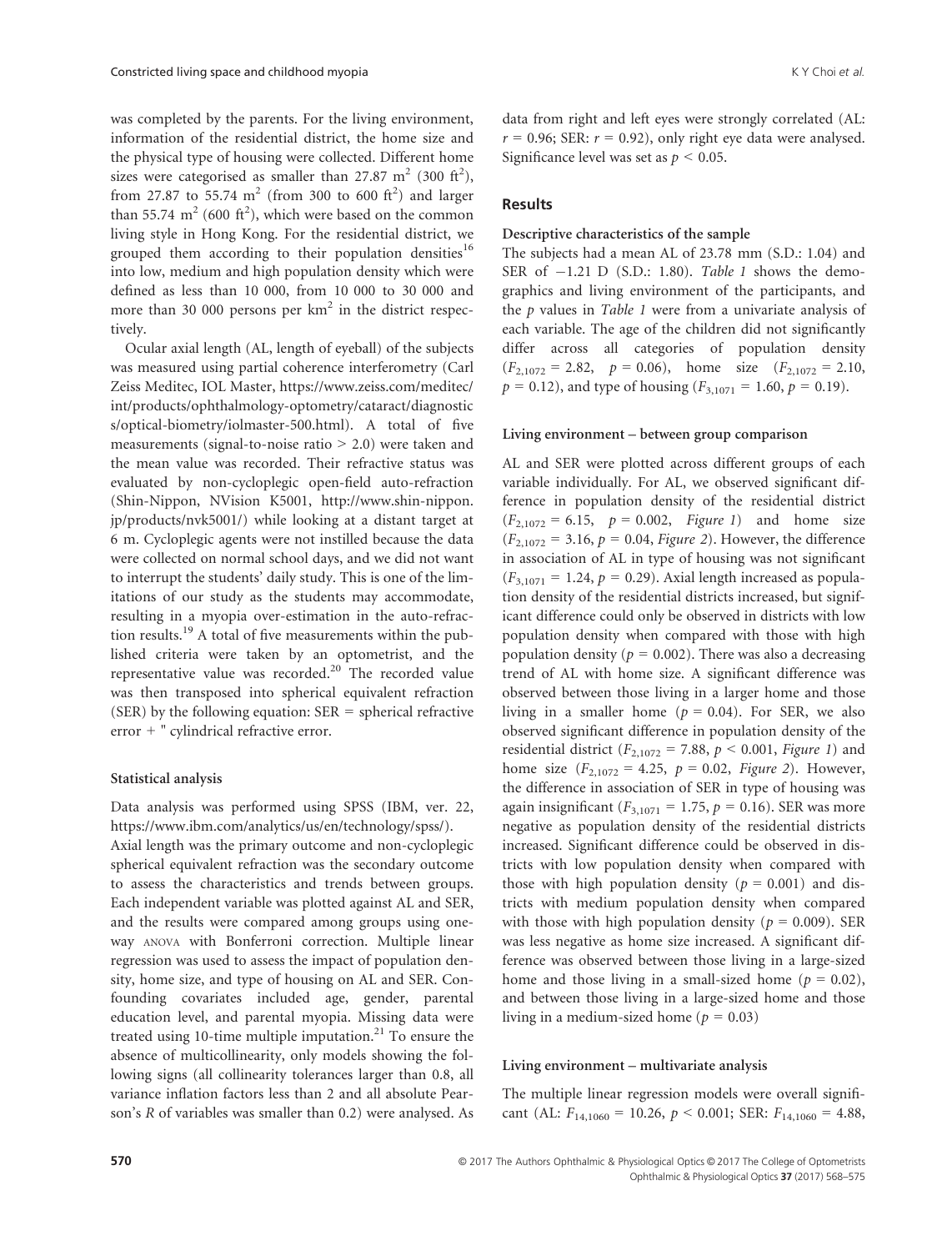| Table 1. Distribution of demographics and living environment factors |  |
|----------------------------------------------------------------------|--|
|----------------------------------------------------------------------|--|

|                                                       | $N(\%)$    | Mean AL (S.D.) | $p$ value <sup>a</sup> | Mean SER (S.D.) | p value <sup>a</sup> |
|-------------------------------------------------------|------------|----------------|------------------------|-----------------|----------------------|
| All                                                   | 1075 (100) | 23.78 (1.04)   |                        | $-1.21(1.80)$   |                      |
| Gender                                                |            |                |                        |                 |                      |
| Boys                                                  | 586 (54.5) | 24.02 (1.00)   | < 0.001                | $-1.20(1.80)$   | 0.94                 |
| Girls                                                 | 489 (45.5) | 23.49 (1.02)   |                        | $-1.21(1.80)$   |                      |
| Age                                                   |            |                |                        |                 |                      |
| Lower third                                           | 358 (33.3) | 23.53 (0.93)   | < 0.001                | $-0.90(1.64)$   | < 0.001              |
| Middle third                                          | 358 (33.3) | 23.80 (1.06)   |                        | $-1.34(1.85)$   |                      |
| Upper third                                           | 359 (33.4) | 24.02 (1.07)   |                        | $-1.41(1.87)$   |                      |
| Parental myopia                                       |            |                |                        |                 |                      |
| No parent is myopic                                   | 507(47.2)  | 23.71 (1.02)   | < 0.001                | $-1.00(1.59)$   | < 0.001              |
| One parent is myopic                                  | 336 (31.3) | 23.83 (1.07)   |                        | $-1.37(1.94)$   |                      |
| Both parents are myopic                               | 152 (14.1) | 24.09 (1.11)   |                        | $-1.86(2.01)$   |                      |
| Parental education level                              |            |                |                        |                 |                      |
| Primary school or below                               | 58(5.4)    | 24.06 (1.07)   | 0.11                   | $-1.53(2.12)$   | 0.51                 |
| Junior secondary school                               | 375 (34.9) | 23.78 (1.05)   |                        | $-1.22(1.76)$   |                      |
| Senior secondary school                               | 422 (39.3) | 23.72 (1.02)   |                        | $-1.17(1.80)$   |                      |
| Tertiary education                                    | 163(15.2)  | 23.83 (1.08)   |                        | $-1.12(1.65)$   |                      |
| Population density of the residential district        |            |                |                        |                 |                      |
| $<$ 10k persons per km <sup>2</sup>                   | 209 (19.4) | 23.56 (0.93)   | 0.002                  | $-0.89(1.64)$   | < 0.001              |
| 10k-30k persons per km <sup>2</sup>                   | 236 (22.0) | 23.74 (1.07)   |                        | $-1.01(1.60)$   |                      |
| $>$ 30k persons per km <sup>2</sup>                   | 418 (38.9) | 23.87 (1.09)   |                        | $-1.46(2.01)$   |                      |
| Home size                                             |            |                |                        |                 |                      |
| <27.87 m <sup>2</sup> (<300 ft <sup>2</sup> )         | 305 (28.4) | 23.85 (1.07)   | 0.043                  | $-1.35(1.88)$   | 0.015                |
| 27.87-55.74 m <sup>2</sup> (300-600 ft <sup>2</sup> ) | 536 (49.9) | 23.80 (1.10)   |                        | $-1.26(1.89)$   |                      |
| $>55.74$ m <sup>2</sup> ( $>600$ ft <sup>2</sup> )    | 152 (14.1) | 23.59 (0.88)   |                        | $-0.82(1.38)$   |                      |
| Type of housing                                       |            |                |                        |                 |                      |
| Flat                                                  | 913 (84.9) | 23.77 (1.05)   | 0.29                   | $-1.22(1.81)$   | 0.16                 |
| Suite                                                 | 38(3.5)    | 24.00 (1.10)   |                        | $-1.54(1.83)$   |                      |
| House/Penthouse                                       | 29(2.4)    | 23.52 (0.94)   |                        | $-0.50(1.65)$   |                      |
| Rooftop shack/Sub-divided unit                        | 22(2.0)    | 23.92 (1.27)   |                        | $-1.16(1.69)$   |                      |

AL, Axial length; SER, Spherical equivalent refraction.

<sup>a</sup>p values reported here were the significance level of univariate analysis between groups.

 $p < 0.001$ ) and the adjusted  $R^2$  were 0.13 and 0.06 respectively. Table 2 summarises the effect of individual variable, and the  $p$  values were from a multivariate analysis of all variables, adjusted for gender, age, parental education level and parental myopia. Among individual target covariates in the AL model, only population density of the residential district and home size made significant contributions. The B value (regression coefficient) for living in a district of high population density was 0.24 (95% CI 0.07–0.40), indicating that children living in districts with high population density were predicted to have a 0.24 mm longer eye compared with those living in districts with low population density. However, the B value for medium population density was not significant ( $p = 0.45$ ). The home size recorded a B value of 0.25 (95% CI 0.05–0.46) when comparing a large-sized and a small-sized home, predicting a 0.25 mm longer eye for those living in a small-sized home. For a medium-sized home, the B value was 0.19 (95% CI 0.00– 0.37) when compared to a large-sized home, indicating a 0.19 mm longer eye for those living in a medium-sized home. Furthermore, type of housing did not significantly contribute to the model (Suite:  $p = 0.17$ ; House/Penthouse:  $p = 0.95$ ; Sub-divided unit/Rooftop shack:  $p = 0.94$ ). In the SER model, only population density of the residential district and home size showed significant contributions. The B value for living in a district of high population density was  $-0.53$  (95% CI  $-0.83$  to  $-0.23$ ), indicating that the SER of children living in districts with high population density were predicted to be 0.53 D more myopic, or less hyperopic, compared with those living in districts with low population density. However, the B value for medium population density was not significant ( $p = 0.90$ ). The home size recorded a B value of  $-0.47$  (95% CI  $-0.86$  to  $-0.08$ ) when comparing a large-sized and a small-sized home, predicting the SER for those living in a small-sized home were 0.47 D less, but the B value for medium-sized home was not significant ( $p = 0.06$ ). Furthermore, type of housing did not significantly contribute to the model (Suite: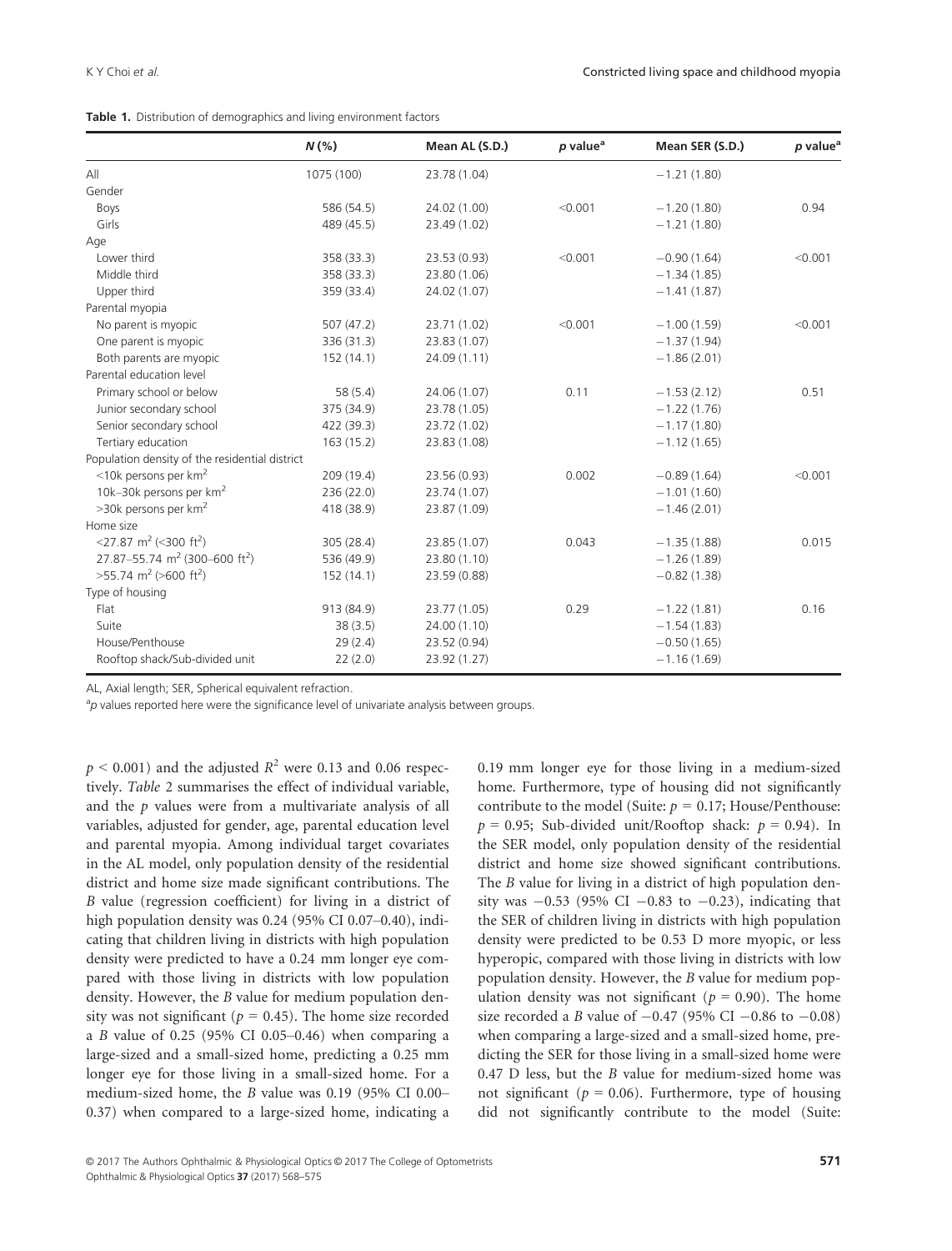

Figure 1. Association of population density of the residential district with axial length (AL) and non-cycloplegic spherical equivalent refraction (SER). The triangles and squares represent the mean  $\pm$  S.E. of AL and SER, respectively. Bonferroni correction: \*p < 0.05, \*\*p < 0.01.



Figure 2. Association of home size with axial length (AL) and non-cycloplegic spherical equivalent refraction (SER). The triangles and squares represent the mean  $\pm$  S.E. of AL and SER, respectively. Bonferroni correction: \*p < 0.05, \*\*p < 0.01.

 $p = 0.26$ ; House/Penthouse:  $p = 0.63$ ; Sub-divided unit/ Rooftop shack:  $p = 0.72$ ). The non-cycloplegic SER was similar to and supported the AL results.

## Discussion

The results of this study provide further support for an association between living environment and childhood refractive error. One of our major findings is that children living in districts of higher population density have a higher risk of having a longer eye and a more negative non-cycloplegic SER. Other research studies have also shown supporting results.<sup>9–11</sup> The Refractive Error Study in Children  $(RESC)^{22}$  provided a standardised protocol to measure the prevalence of refractive error in school-aged children

worldwide, $9,23-26$  enabling easy comparison as all the sampling and measurement protocols were the same. The RESC group found that studies conducted in urban areas revealed a higher myopia prevalence than those in rural areas.<sup>9,27,28</sup> Besides RESC, the Sydney Myopia Study<sup>29</sup> investigated many modifiable risk factors such as volume of near work,<sup>14</sup> time spent in outdoor activities,<sup>30</sup> and urbanicity of the residence.<sup>11</sup> For the living environment, Ip and coworkers found that children living in the inner city were more likely to have myopia than those living in outer suburban areas. In Hong Kong, the results were similar. We grouped the 18 political districts in Hong Kong into three clusters according to their population densities<sup>16</sup> and observed that population density was associated with the risk of having a longer eye (Figure 1). Similar trends were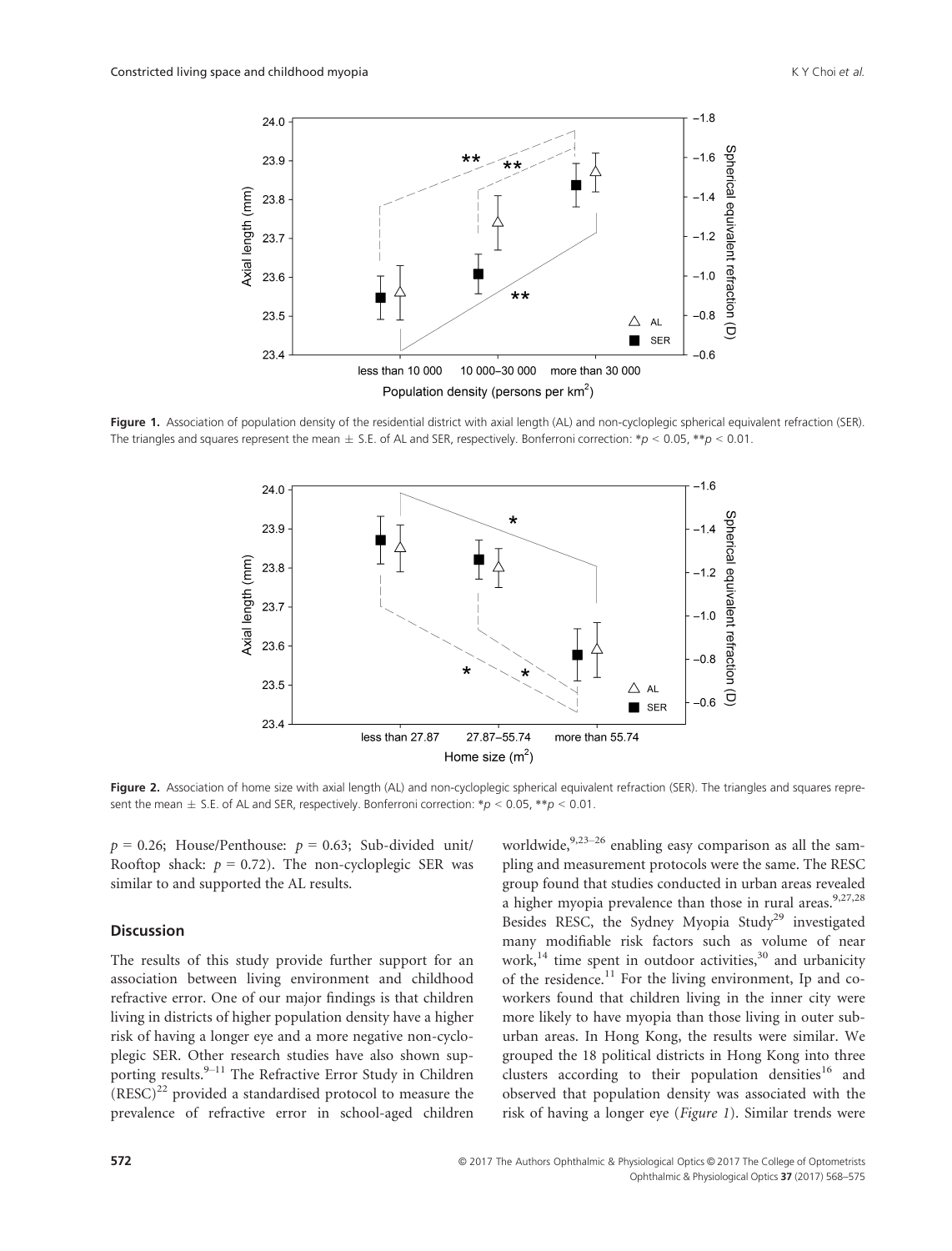Table 2. Multivariate analysis on axial length and spherical equivalent refraction

|                                                   | $B$ value (S.E.) | 95% CI             | p value |
|---------------------------------------------------|------------------|--------------------|---------|
| Axial length (mm)                                 |                  |                    |         |
| Population density of the residential district    |                  |                    |         |
| >30k persons per km <sup>2</sup>                  | 0.24(0.08)       | $0.07$ to $0.40$   | 0.005   |
| 10k-30k persons                                   | 0.07(0.09)       | $-0.11$ to 0.25    | 0.45    |
| per km <sup>2</sup>                               |                  |                    |         |
| $(ref = < 10k$ persons                            |                  |                    |         |
| per km <sup>2</sup> )                             |                  |                    |         |
| Home size                                         |                  |                    |         |
| $<$ 27.78 m <sup>2</sup>                          | 0.25(0.10)       | 0.05 to 0.46       | 0.01    |
| 27.78-55.74 m <sup>2</sup>                        | 0.19(0.09)       | 0.00 to 0.37       | 0.05    |
| $(\text{ref} = 55.74 \text{ m}^2)$                |                  |                    |         |
| Type of housing                                   |                  |                    |         |
| Suite                                             | 0.22(0.17)       | $-0.10$ to 0.55    | 0.17    |
| House/Penthouse                                   | $-0.01(0.18)$    | $-0.37$ to 0.35    | 0.95    |
| Rooftop shack/                                    | $-0.02(0.21)$    | $-0.43$ to 0.40    | 0.94    |
| Sub-divided unit                                  |                  |                    |         |
| $(ref = Flat)$                                    |                  |                    |         |
| Spherical equivalent refraction (D)               |                  |                    |         |
| Population density of the residential district    |                  |                    |         |
| $>$ 30k persons per km <sup>2</sup> $-0.53(0.15)$ |                  | $-0.83$ to $-0.23$ | 0.001   |
| 10k-30k persons                                   | $-0.02(0.16)$    | $-0.33$ to 0.29    | 0.90    |
| per km <sup>2</sup>                               |                  |                    |         |
| $(ref = < 10k$ persons                            |                  |                    |         |
| per $km^2$ )                                      |                  |                    |         |
| Home size                                         |                  |                    |         |
| $<$ 27.78 m <sup>2</sup>                          | $-0.47(0.20)$    | $-0.86$ to $-0.08$ | 0.02    |
| 27.78-55.74 m <sup>2</sup>                        | $-0.31(0.17)$    | $-0.64$ to 0.02    | 0.06    |
| $(ref = 55.74 \text{ m}^2)$                       |                  |                    |         |
| Type of housing                                   |                  |                    |         |
| Suite                                             | $-0.35(0.31)$    | $-0.95$ to 0.25    | 0.26    |
| House/Penthouse                                   | 0.17(0.34)       | $-0.51$ to 0.84    | 0.63    |
| Rooftop shack/                                    | 0.14(0.40)       | $-0.63$ to $0.92$  | 0.72    |
| Sub-divided unit                                  |                  |                    |         |
| $(ref = Flat)$                                    |                  |                    |         |

Confounding covariates included age, gender, parental myopia, and parental education level.

observed in both big and small cities, Sydney and Hong Kong, thus the effect of urbanicity ought not to be overlooked in considering factors that associate with childhood refractive error.

The second major observation of our study was the association of the home size with childhood refractive error. Children living in a home smaller than 27.87  $m^2$  (300 ft<sup>2</sup>) had a significantly longer eye when compared to those living in a home larger than 55.74  $m^2$  (600 ft<sup>2</sup>). Although myopia prevalence was thought to increase with socioeconomic status, which can partially be reflected by large home size and high parental education level, in our sample the small home size showed a stronger association with longer axial length and more negative SER than higher parental education level (AL:  $F_{3,1071} = 2.02$ ,  $p = 0.11$ ; SER:  $F_{3,1071} = 0.77$ ,  $p = 0.51$ ). One possible reason may be the

constricted environment at home creating peripheral hyperopic defocus from the surroundings. Numerous studies had shown that peripheral hyperopic defocus accelerates, while peripheral myopic defocus retards, myopia progression.31–<sup>34</sup> In different visual environments, objects nearby produce various amount of defocus to the eye with regards to the plane of focus.<sup>35,36</sup> Generally, an indoor environment creates more peripheral hyperopic defocus than an outdoor environment. $36$  This condition may also apply to a constricted area in an indoor setting vs an open area, thus children in a smaller home would be exposed to stronger peripheral hyperopic defocus compared with those in a larger home.

The type of housing may be another factor associated with myopia prevalence. A recent nationwide populationbased study in China evaluated the impact of living environment on myopia in school-aged children.<sup>15</sup> From their sizable sample, myopia was associated with the type of housing, in terms of the height of residential buildings. Higher myopia prevalence was observed in children living in taller buildings, which is independent of the residential region, age, gender and ethnicity. In the Sydney Myopia Study, myopia was more frequently observed in children living in apartments and terrace houses than those living in stand-alone or separate houses. $11$  They suggested it was related to the nature of housing type, among which terrace houses and apartments are smaller and more confined. However, studies in Singapore did not show such a relationship.37,38 Our study showed that home size was associated with axial length and refractive error instead of the type of housing. One possible reason for the insignificance may be the variation of housing type in Hong Kong was relatively too little, as the majority live in a flat-styled home. This could be a possible explanation why Asian children living in urban area are more likely to have myopia as they mostly live in flat-styled accommodation, yet this could not be determined in our study.

The housing issue has been a complicated problem in Hong Kong. In 2015, the average living space per person in public housing was 13.1  $m^2$ <sup>17</sup> Furthermore, according to a survey in 2009, Hong Kong had the lowest average residential floor space per person among 14 countries worldwide.<sup>39</sup> When compared to Australia, Hong Kong has only one-fifth of the average residential floor space per person. For the average new home size built in 2009, Hong Kong again had the smallest area, $40$  which was less than onefourth of those in Australia, Canada and the US. Our findings suggested that the small living space in Hong Kong is associated with a longer eye and a more minus refractive error. We speculate that the small home size and dense population may be two additional factors which are associated with the high prevalence of myopia in other East-Asian countries $41$  apart from other known factors.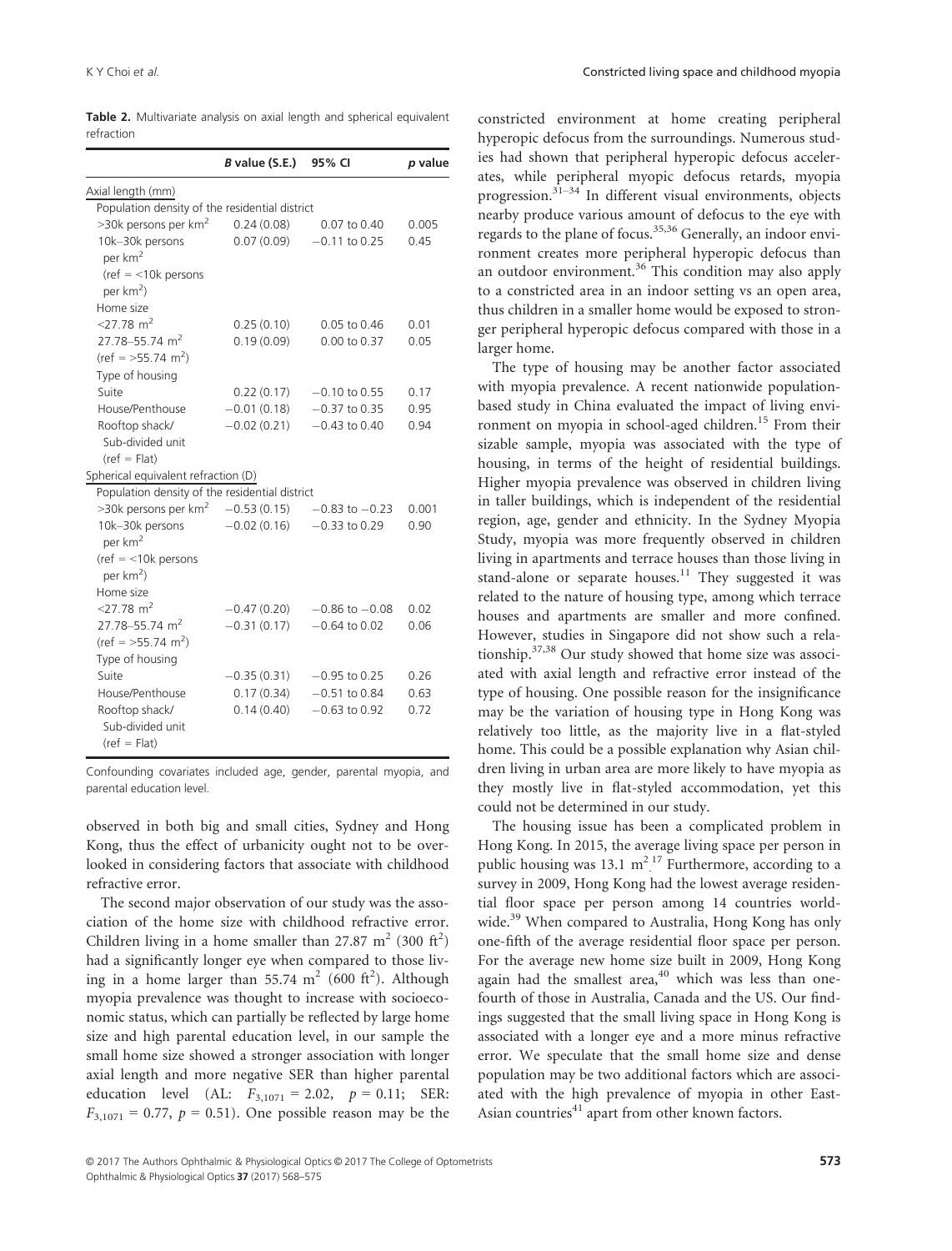This study was strong in several aspects. The participation rate (95%) was high because this research project was also a community service project, which did not further filter subjects within the sampled groups. The sampling method was modified to recruit a proportional number of subjects from districts of different population densities, so that the sample would reflect the characteristics of the population. We set out to make the questionnaire as simple and straightforward as possible so that parents could easily provide valid data. Qualified optometric personnel conducted all measurements in the study to ensure the accuracy of the results.

Yet, our study was not without limitations. A cycloplegic agent was not instilled because the data were collected on normal school days, and we did not want to interrupt the students' daily study. This may affect the accuracy of the auto-refraction as the subjects may accommodate, resulting in a more minus SER.<sup>19</sup> However, the SER results were strongly correlated with the AL measurements (SER vs. AL:  $r = -0.74$ ,  $p < 0.001$ ), and hence could still identify the risk factors in the regression model. In addition, the data collection process adopted a self-reported questionnaire instead of an interview, which may hinder the data reliability to some extent. We tried to maximise the readability and ensure parents could understand the questionnaire without further explanation by inviting 10 laymen to answer the questionnaire. Our cross-sectional study could only establish the association between ocular parameters and living environment at a single time point. Further longitudinal studies shall be conducted to investigate the relationship between constricted living space and refractive error development.

### Conclusion

In conclusion, there was an association between childhood refractive error and living environment, in terms of the size of home and the population density of the residential area. We speculate small homes and densely populated residential areas may be new types of 'visual pollutants' that associate with the high prevalence of myopia.

## **Disclosure**

The authors report no conflicts of interest.

### Acknowledgements

This study was supported by General Research Fund from the Research Grants Council of the Hong Kong Special Administrative Region, China (PolyU 5605/13M) and Internal Research Grants, The Hong Kong Polytechnic University (G-YBBS, Z0GF). The authors would like to acknowledge Dr. J Neuville for proofreading the manuscript, and Dr. JX Lian for providing statistical advice.

# References

- 1. Verkicharla PK, Ohno-Matsui K & Saw SM. Current and predicted demographics of high myopia and an update of its associated pathological changes. Ophthalmic Physiol Opt 2015; 35: 465–475.
- 2. Vu HT, Keeffe JE, McCarty CA & Taylor HR. Impact of unilateral and bilateral vision loss on quality of life. Br J Ophthalmol 2005; 89: 360–363.
- 3. Pan CW, Ramamurthy D & Saw SM. Worldwide prevalence and risk factors for myopia. Ophthalmic Physiol Opt 2012; 32: 3–16.
- 4. Fan DS, Lam DS, Lam RF et al. Prevalence, incidence, and progression of myopia of school children in Hong Kong. Invest Ophthalmol Vis Sci 2004; 45: 1071–1075.
- 5. Lam CS, Lam CH, Cheng SC & Chan LY. Prevalence of myopia among Hong Kong Chinese schoolchildren: changes over two decades. Ophthalmic Physiol Opt 2012; 32: 17–24.
- 6. Ip JM, Huynh SC, Robaei D et al. Ethnic differences in refraction and ocular biometry in a population-based sample of 11–15-year-old Australian children. Eye (Lond) 2008; 22: 649–656.
- 7. Twelker JD, Mitchell GL, Messer DH et al. Children's ocular components and age, gender, and ethnicity. Optom Vis Sci 2009; 86: 918–935.
- 8. Jeynes W. What we should and should not learn from the Japanese and other East Asian education systems. Educ Policy 2008; 22: 900–927.
- 9. He M, Zheng Y & Xiang F. Prevalence of myopia in urban and rural children in mainland China. Optom Vis Sci 2009; 86: 40–44.
- 10. Uzma N, Kumar BS, Khaja Mohinuddin Salar BM, Zafar MA & Reddy VD. A comparative clinical survey of the prevalence of refractive errors and eye diseases in urban and rural school children. Can J Ophthalmol 2009; 44: 328–333.
- 11. Ip JM, Rose KA, Morgan IG, Burlutsky G & Mitchell P. Myopia and the urban environment: findings in a sample of 12-year-old Australian school children. Invest Ophthalmol Vis Sci 2008; 49: 3858–3863.
- 12. Mutti DO, Mitchell GL, Moeschberger ML, Jones LA & Zadnik K. Parental myopia, near work, school achievement, and children's refractive error. Invest Ophthalmol Vis Sci 2002; 43: 3633–3640.
- 13. Saw SM, Chua WH, Hong CY et al. Nearwork in early-onset myopia. Invest Ophthalmol Vis Sci 2002; 43: 332–339.
- 14. Ip JM, Saw SM, Rose KA et al. Role of near work in myopia: findings in a sample of Australian school children. Invest Ophthalmol Vis Sci 2008; 49: 2903–2910.
- 15. Wu X, Gao G, Jin J et al. Housing type and myopia: the mediating role of parental myopia. BMC Ophthalmol 2016; 16: 151.